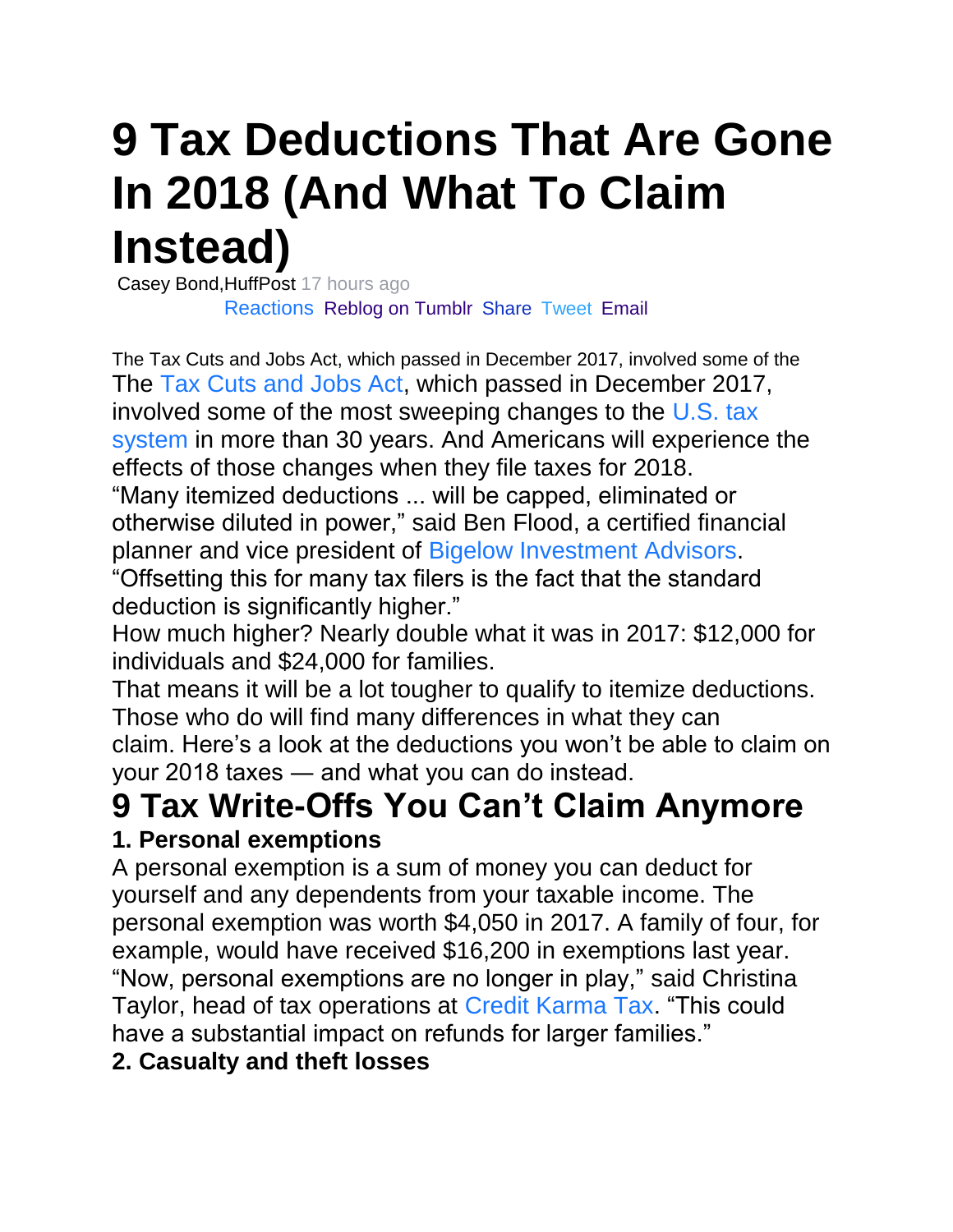Prior to the latest tax bill, victims of [fires,](https://www.huffpost.com/entry/fire-insurance_n_5bea147ee4b0caeec2bcadf1) earthquakes, [floods](https://www.huffpost.com/entry/flood-insurance-could-save-homeowners-from-financial-ruin-so-why-dont-we-all-have-it_n_59aebe9ae4b0b5e531010f2e) or similar natural disasters who experienced uninsured losses greater than 10 percent of their adjusted gross income could deduct a portion of those losses from their taxable income.

Now? "You'll only be able to claim them if they were a result of a federally declared disaster," Taylor said. Those designations are made on a county basis, which means some areas could be declared official disaster zones, while others could not.

#### **3. Unlimited SALT deductions**

The new tax law reduced the amount taxpayers can claim for taxes paid to agencies that are not the IRS, according to Arthur Rosatti, an attorney with [Ashley F. Morgan Law.](https://www.afmorganlaw.com/) These are typically called SALT, or state and local taxes.

"There is now a \$10,000 cap on all state income taxes, personal property taxes, sales tax and local taxes," he said. Prior to 2018, there was no cap. "This will hit individuals who are higher income and live in states with income tax the most," Rosatti said.

#### **4. Mortgage interest above \$750,000**

Homeowners previously were able to write off the interest on [mortgages](https://www.huffpost.com/life/topic/mortgages) up to \$1 million. Under the new tax law, however, the cap has been reduced to \$750,000 in qualified residence loans. [According to the IRS,](https://www.irs.gov/newsroom/interest-on-home-equity-loans-often-still-deductible-under-new-law) that limit applies to the combined amount of loans you use to buy, build or "substantially improve" your primary or second home.

The good news is this change only applies to new homeowners, according to Josh Zimmelman, owner of [Westwood Tax &](https://www.westwoodtax.com/) 

[Consulting.](https://www.westwoodtax.com/) "The \$1 million cap still applies to homeowners who took out a mortgage before December 15, 2017," he said. "New homeowners can take this deduction on mortgages up to \$750,000."

#### **5. Unrestricted home equity loan interest deduction**

Before the new tax law, homeowners could deduct interest paid on a home equity loan or line, or credit of up to \$100,000, regardless of how the funds were used. For example, if a homeowner used a home equity loan to pay off credit card debt, they'd receive a tax break on the interest paid.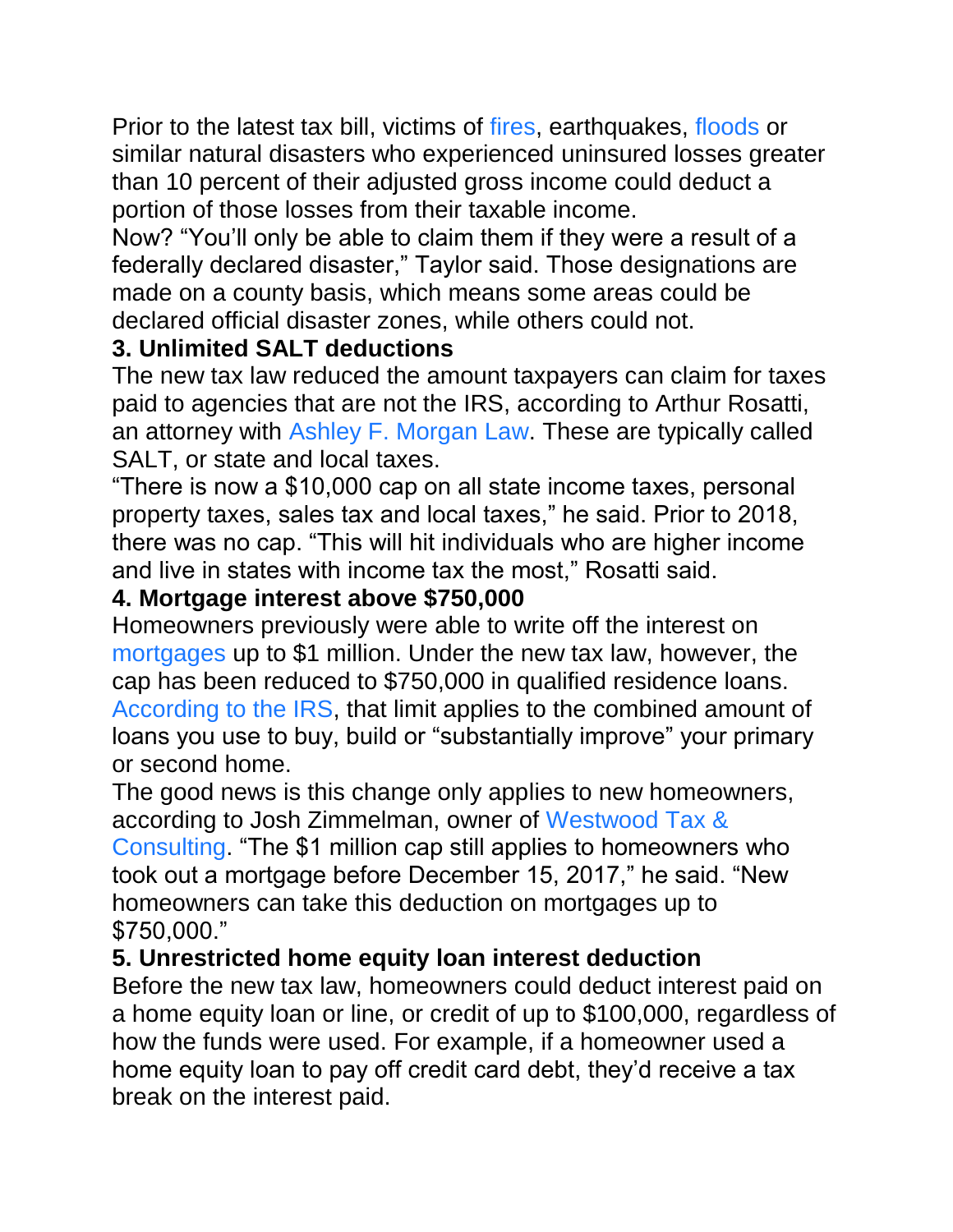"In 2018, unless that taxpayer used the borrowed funds to buy, build or substantially improve either their primary home or a second home, the interest is not deductible," said Shan-Nel D. Simmons, a former IRS revenue agent and owner of [Nel's Tax Help.](http://www.nelstaxhelp.com/)

#### **6. Moving expenses**

Taxpayers previously could deduct certain moving expenses related to relocating for a new job, Zimmelman said. This was an "abovethe-line" deduction, meaning it could be claimed even if the taxpayer didn't itemize.

"Now the only people who can take this deduction are military service members moving for assignment," Zimmelman said.

#### **7. Work-related expenses**

In the past, if a taxpayer's job required certain purchases in order for an employee to perform their job and the employer was unable or unwilling to reimburse the employee, those expenses were tax deductible. For example, employees could deduct mileage driven for work purposes (not commuting), uniforms, tools, union dues and more as long as they met the [2 percent rule for miscellaneous](https://ttlc.intuit.com/questions/2902781-what-is-the-2-rule)  [deductions.](https://ttlc.intuit.com/questions/2902781-what-is-the-2-rule)

However, beginning in 2018, "employees will not be allowed to deduct out-of-pocket work expenses they pay to do their job," Simmons said. This deduction, along with other miscellaneous deductions, is suspended through 2025.

#### **8. Tax preparation fees**

Prior to 2018, fees related to tax preparation could also be combined with other miscellaneous deductions that exceeded 2 percent of your adjusted gross income. This deduction has been suspended through 2025, according to Taylor.

#### **9. Other miscellaneous expenses**

Many other miscellaneous deductions are off the table for 2018. Also included in this bunch are expenses related to investment fees, legal fees, home office use and alimony for divorces finalized after December 31, 2018. These deductions will be reinstated in 2026 unless Congress votes to extend the current rule.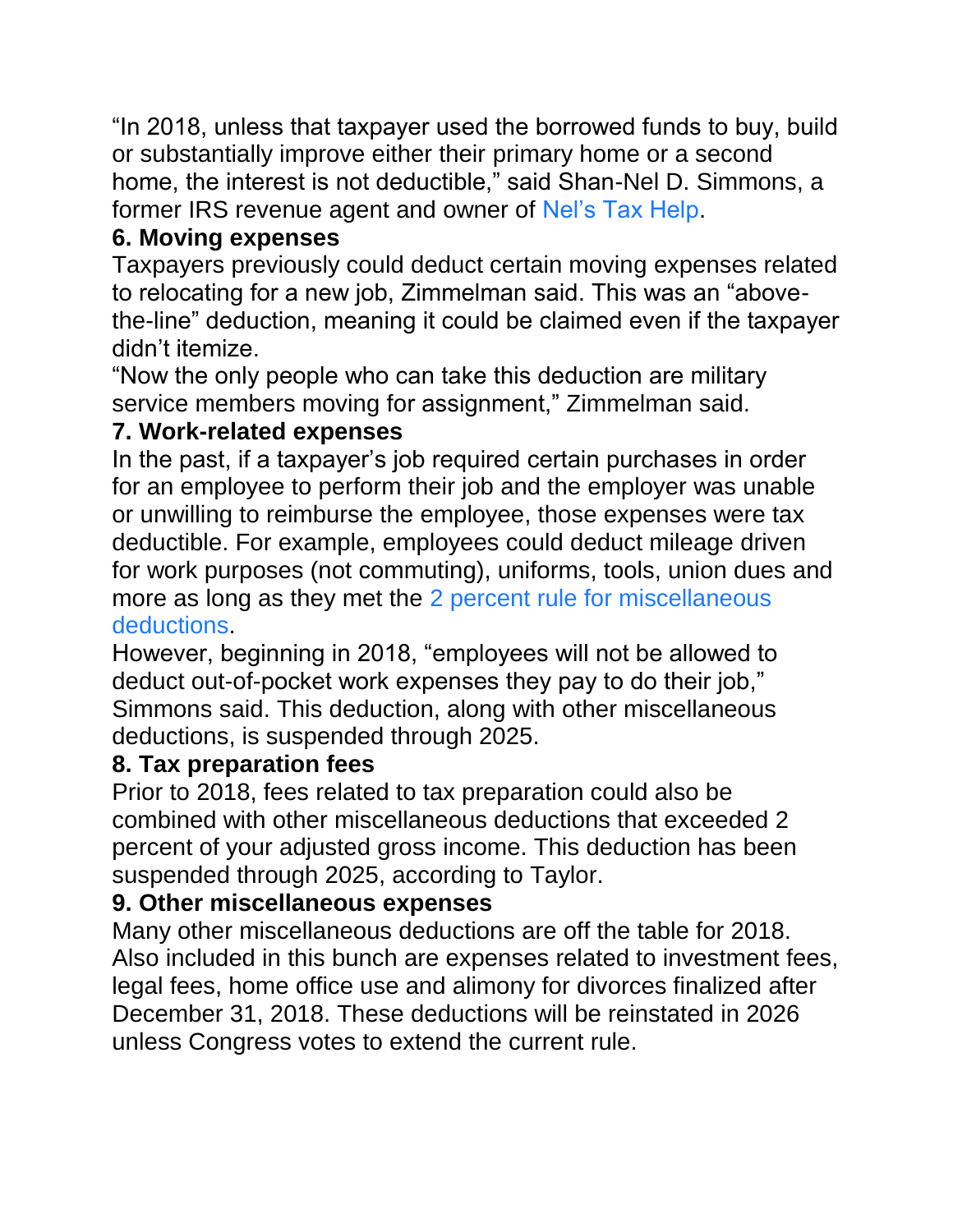# **5 Valuable Deductions And Credits You Can Still Claim**

Though it seems like taxpayers lost many important deductions for the 2018 tax year, the increased standard deduction could help take the sting out of losing those benefits, Flood said.

Plus, there are several valuable tax write-offs, some of which were previously on the tax bill's chopping block, that remain for 2018. Those include:

#### **1. Child Tax Credit**

Families might be able to offset some of the personal exemption loss with the revised [Child Tax Credit,](https://www.huffingtonpost.com/topic/child-tax-credit) which is now worth up to \$2,000 in 2018. "Congress also raised the income threshold to \$200,000 (for single filers) before the credit starts to phase out," Rosatti said. "The new law is also giving a \$500 credit for qualifying dependents who are not children."

#### **2. Charitable donations**

Taxpayers who do itemize can still [deduct qualifying charitable](https://www.cnbc.com/2018/01/04/bunching-charitable-donations-could-help-you-save-on-taxes-this-year.html)  [donations.](https://www.cnbc.com/2018/01/04/bunching-charitable-donations-could-help-you-save-on-taxes-this-year.html) The deduction is limited to 60 percent of adjusted gross income for cash gifts ― up from 50 percent in previous years. Any amount in excess of that can be carried forward up to five years.

#### **3. Student loan interest deduction**

Another above-the-line deduction available to student loan borrowers is a [deduction on the interest paid.](https://www.huffpost.com/entry/student-loan-interest-ded_b_7486888) Borrowers can deduct of up to \$2,500 in interest per year. The deduction begins to phase out for borrowers with an adjusted gross income over \$65,000 and caps at \$80,000.

#### **4. Contributions to IRAs and HSAs**

If you contribute to a [tax-advantaged savings plan,](https://www.huffpost.com/entry/retirement-savings-401k-alternatives_n_5c2539efe4b05c88b6fe9a94) such as an individual retirement account or health savings account, those contributions are still eligible for the same tax benefits.

#### **5. Self-employed expenses**

Though the miscellaneous deductions outlined above have been suspended through 2025 for regular employees, self-employed workers can still write-off qualifying work-related expenses. Deductions such as self-employment taxes, insurance premiums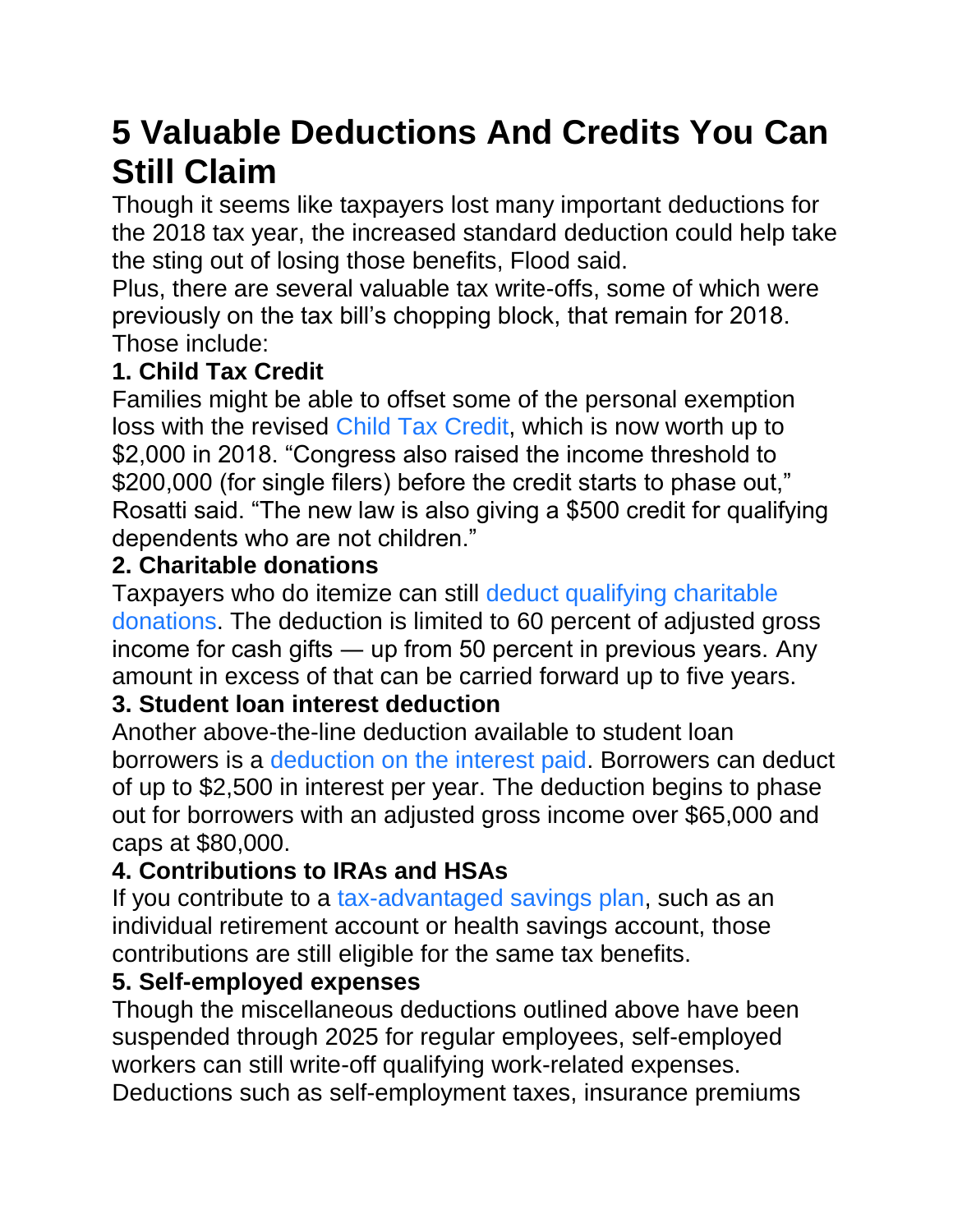and yes ― a home office ― can be claimed using the [Schedule C](https://www.irs.gov/forms-pubs/about-schedule-c-form-1040)  [form.](https://www.irs.gov/forms-pubs/about-schedule-c-form-1040)

This article originally appeared on [HuffPost.](https://www.huffpost.com/entry/tax-deductions-2018-2019_n_5c2d64e4e4b05c88b7059bf6)

#### **View reactions (114)**

[Sign in again to post a message.](https://login.yahoo.com/?.intl=us&.lang=en-US&.done=https%3A%2F%2Fnews.yahoo.com%2F9-tax-deductions-gone-2018-184712788.html%3Fbcmt%3D1)

#### **ValuePenguin**

# **Your Guide to This Year's Tax Deduction Changes**

[R](https://www.valuepenguin.com/)obert Carnevale,ValuePenguin 16 hours ago Reactions [Reblog on Tumblr](https://www.tumblr.com/widgets/share/tool?shareSource=legacy&canonicalUrl=&posttype=link&url=https%3A%2F%2Ffinance.yahoo.com%2Fnews%2Fguide-years-tax-deduction-changes-194913779.html&title=Your%20Guide%20to%20This%20Year%26%2339%3Bs%20Tax%20Deduction%20Changes) [Share](https://www.facebook.com/dialog/feed?app_id=90376669494&link=https%3A%2F%2Fwww.yahoo.com%2Ffinance%2Fnews%2Fguide-years-tax-deduction-changes-194913779.html%3F.tsrc%3Dfauxdal&name=Your%20Guide%20to%20This%20Year%27s%20Tax%20Deduction%20Changes&tsrc=fb) [Tweet](https://twitter.com/intent/tweet?text=Your%20Guide%20to%20This%20Year%27s%20Tax%20Deduction%20Changes&url=https%3A%2F%2Fwww.yahoo.com%2Ffinance%2Fnews%2Fguide-years-tax-deduction-changes-194913779.html%3F.tsrc%3Dfauxdal&tsrc=twtr) [Email](mailto:?subject=Your%20Guide%20to%20This%20Year)

The 2019 tax season begins at the [end of January,](https://www.valuepenguin.com/personal-finance/tax-due-dates) but taxpayers will no longer be able to rely on five important exemptions that have saved them money in years past, thanks to the Tax Cuts and Jobs Act, which became federal law more than a year ago. Plus, there's a new \$10,000 cap on in-state and local tax (SALT) exemptions and a \$750,000 cap on mortgage interest deductions, all of which add up to a brand-new tax landscape for you to navigate this year. Here's what you (or whoever prepares your taxes) need to know in order to avoid a nasty surprise from the IRS.

### Tax deduction #1: personal exemptions

Standard deduction amounts have increased for 2018 income tax filers to \$12,000 for individuals, \$18,000 for heads of household, and \$24,000 for married couples filing jointly (and spouses who've survived the death of their partner). Despite the increase, there's a catch. Last year, eligible taxpayers could claim a tax exemption of \$4,150 for themselves, a spouse and eligible dependents. Starting with the 2019 tax season, there are no personal exemptions. The Tax Cuts and Jobs Act suspended them for tax years 2018 through 2025.

In other words, in 2017, a married couple with adjusted gross income of \$75,000 and two kids would have had a total of \$16,600 in personal exemptions in 2018 (or \$4,150 per person). That's on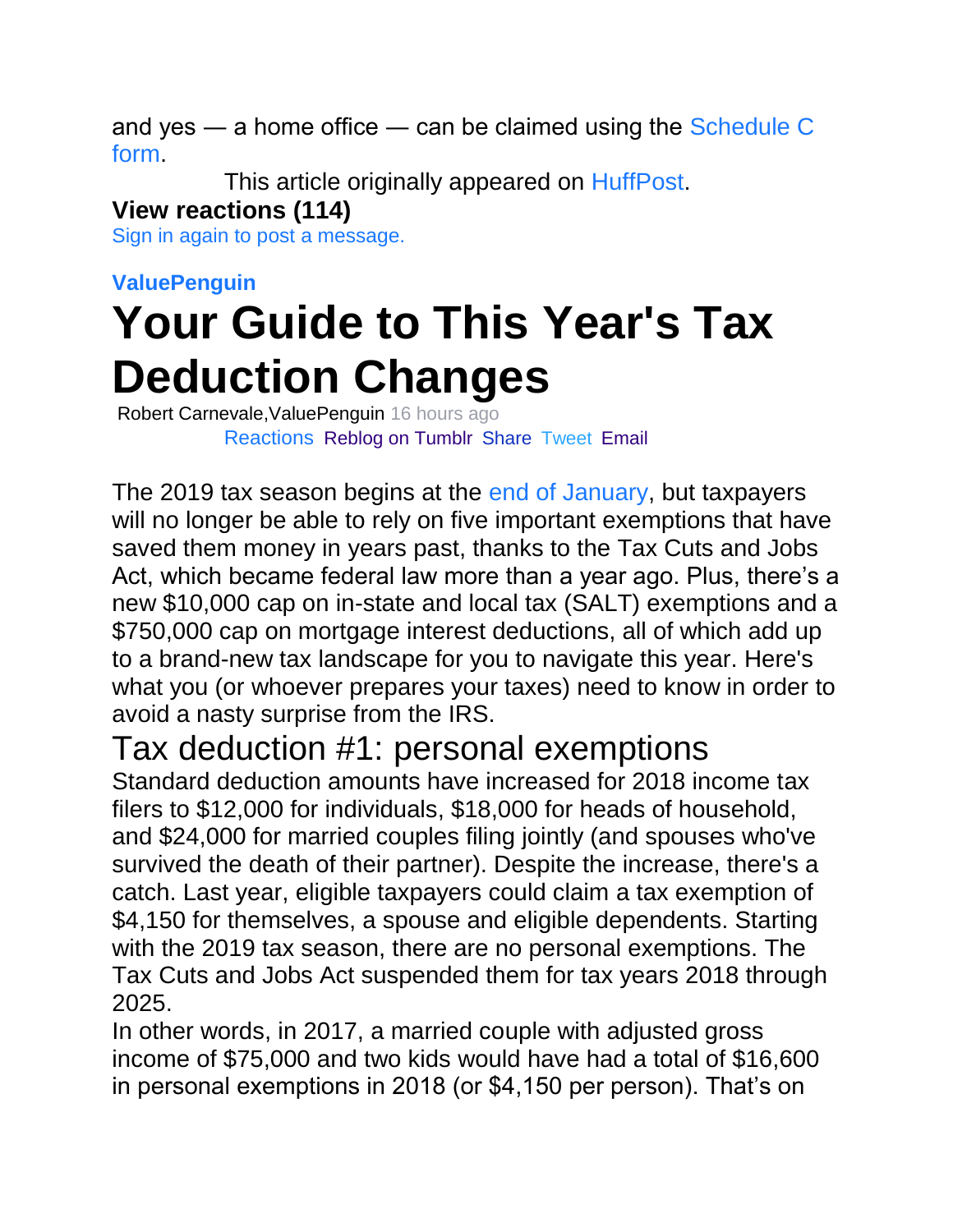top of the \$12,700 standard deduction the couple would have received for filing jointly that year. This year that same couple can claim \$0 in personal exemptions. Some experts say the increase in the child tax credit will offset the loss of personal exemptions, but it won't help everyone, especially if your dependent children are over the age of 16 during the tax year, which disqualifies them from the child tax credit.

### Standard Deduction Change from 2017 **Your Filing Status 2017 2018**

| Single                    | \$6,350         | \$12,00 |
|---------------------------|-----------------|---------|
| Married filing separately | \$6,350         | \$12,00 |
| Married filing jointly    | \$12,70 \$24,00 |         |
| Head of household         | \$9,350         | \$18,00 |

# Tax deduction #2: moving expenses

Taxpayers will no longer be able to deduct moving expenses from their 2018 taxable income with the exception of active-duty members of the U.S. armed forces who are ordered to relocate. So if your employer reimbursed you for [moving expenses](https://www.valuepenguin.com/how-much-does-it-cost-move) in 2018, that reimbursement will be considered taxable income.

## Tax deduction #3: home equity loan interest

The home equity line of credit interest deduction is gone. That means if you have an existing home equity loan, you can't deduct the interest from your taxes—unless you can connect it to [home](https://www.valuepenguin.com/mortgages/how-do-home-renovation-loans-work)  [improvements.](https://www.valuepenguin.com/mortgages/how-do-home-renovation-loans-work)

### Tax deduction #4: out-of-pocket job-related expenses

Miscellaneous tax deductions for job-related expenses have been suspended under the TCJA. That includes unreimbursed employee expenses, such as union dues, uniforms, qualified employee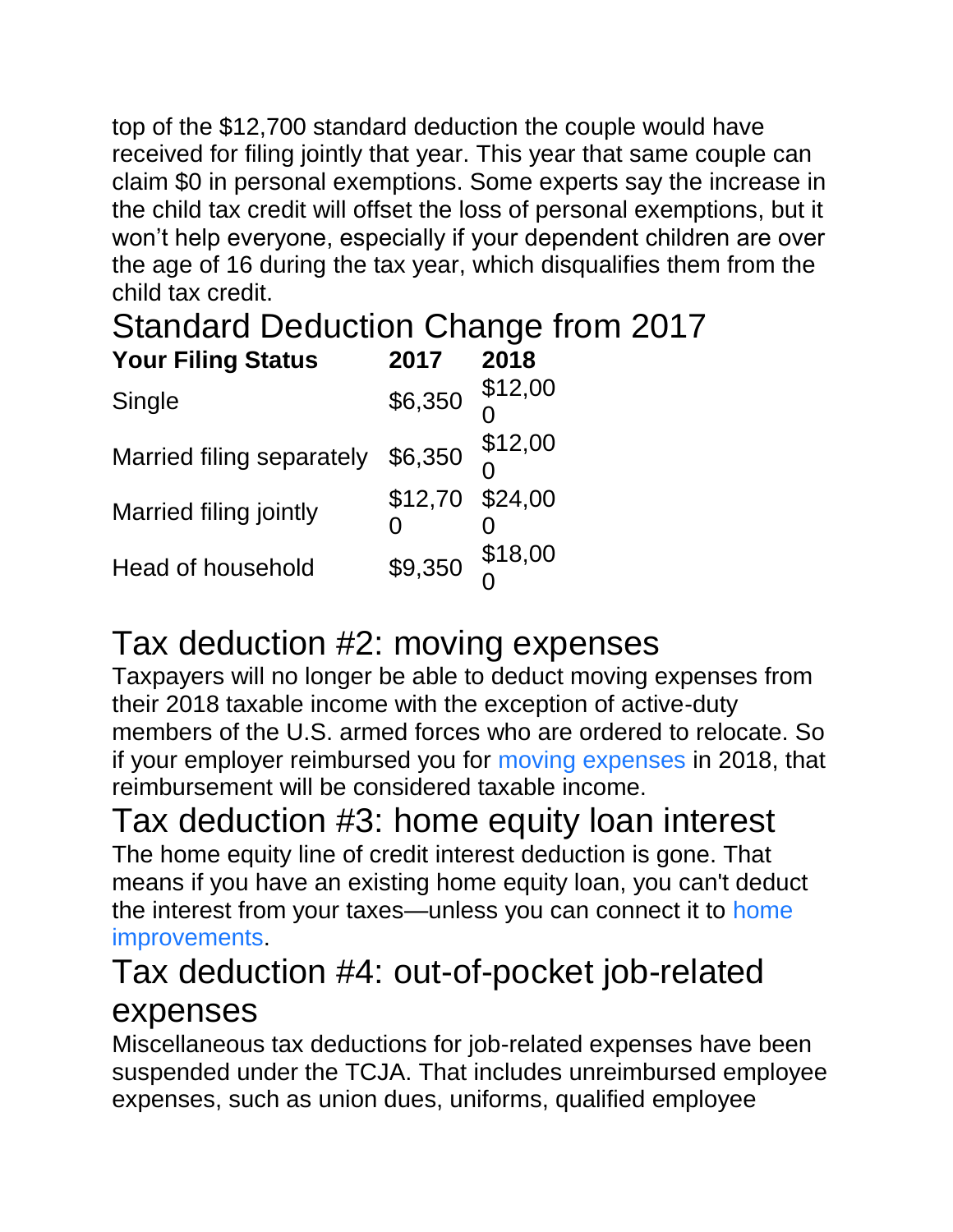education expenses, and business-related travel, meals and entertainment. So, if you paid for any job-related expenses out-ofpocket in 2018, you're out of luck.

# Tax deduction #5: casualty and theft losses

The Tax Cuts and Jobs Act modified the tax deduction for casualty and theft losses, limiting it to only taxpayers who suffered losses as a result of a federally-declared disaster. The loss must exceed \$100 per casualty and the net total loss must exceed 10% of your adjusted gross income, [according to the IRS.](https://www.irs.gov/pub/irs-pdf/p5307.pdf)

## Tax deduction #6: \$750,000 mortgage interest cap

Last year, taxpayers could deduct interest on a mortgage of up to \$1 million. Starting in the 2018 tax year, only interest on the mortgage value [capped at \\$750,000](https://www.valuepenguin.com/mortgages/mortgage-interest-deduction-2018) will be deductible.

### Tax deduction #7: SALT deductions

The \$10,000 cap in state and local tax (SALT) exemptions goes into effect this year, which will have a significant impact on people in states that have high property taxes, such as New York and California. New York and California are exploring strategies to offset the lost SALT deduction and retain high-income taxpayers, but nothing has changed yet in those states.

#### **View reactions (19)**

[Sign in again to post a message.](https://login.yahoo.com/?.intl=us&.lang=en-US&.done=https%3A%2F%2Ffinance.yahoo.com%2Fnews%2Fguide-years-tax-deduction-changes-194913779.html%3Fbcmt%3D1)

# **Kiplinger What You Need to Know About Taxes on Rental Income**

[K](http://portal.kiplinger.com/)imberly Lankford, Contributing Editor, Kiplinger's Personal Finance,Kiplinger 20 hours ago

#### Reactions Reblog [on Tumblr](https://www.tumblr.com/widgets/share/tool?shareSource=legacy&canonicalUrl=&posttype=link&url=https%3A%2F%2Ffinance.yahoo.com%2Fnews%2Fknow-taxes-rental-income-041909115.html&title=What%20You%20Need%20to%20Know%20About%20Taxes%20on%20Rental%20Income) [Share](https://www.facebook.com/dialog/feed?app_id=90376669494&link=https%3A%2F%2Fwww.yahoo.com%2Ffinance%2Fnews%2Fknow-taxes-rental-income-041909115.html%3F.tsrc%3Dfauxdal&name=What%20You%20Need%20to%20Know%20About%20Taxes%20on%20Rental%20Income&tsrc=fb) [Tweet](https://twitter.com/intent/tweet?text=What%20You%20Need%20to%20Know%20About%20Taxes%20on%20Rental%20Income&url=https%3A%2F%2Fwww.yahoo.com%2Ffinance%2Fnews%2Fknow-taxes-rental-income-041909115.html%3F.tsrc%3Dfauxdal&tsrc=twtr) [Email](mailto:?subject=What%20You%20Need%20to%20Know%20About%20Taxes%20on%20Rental%20Income&body=https%3A%2F%2Fwww.yahoo.com%2Ffinance%2Fnews%2Fknow-taxes-rental-income-041909115.html%3F.tsrc%3Dfauxdal&.tsrc=fauxdal)

Before renting out your home, familiarize yourself with the tax implications.